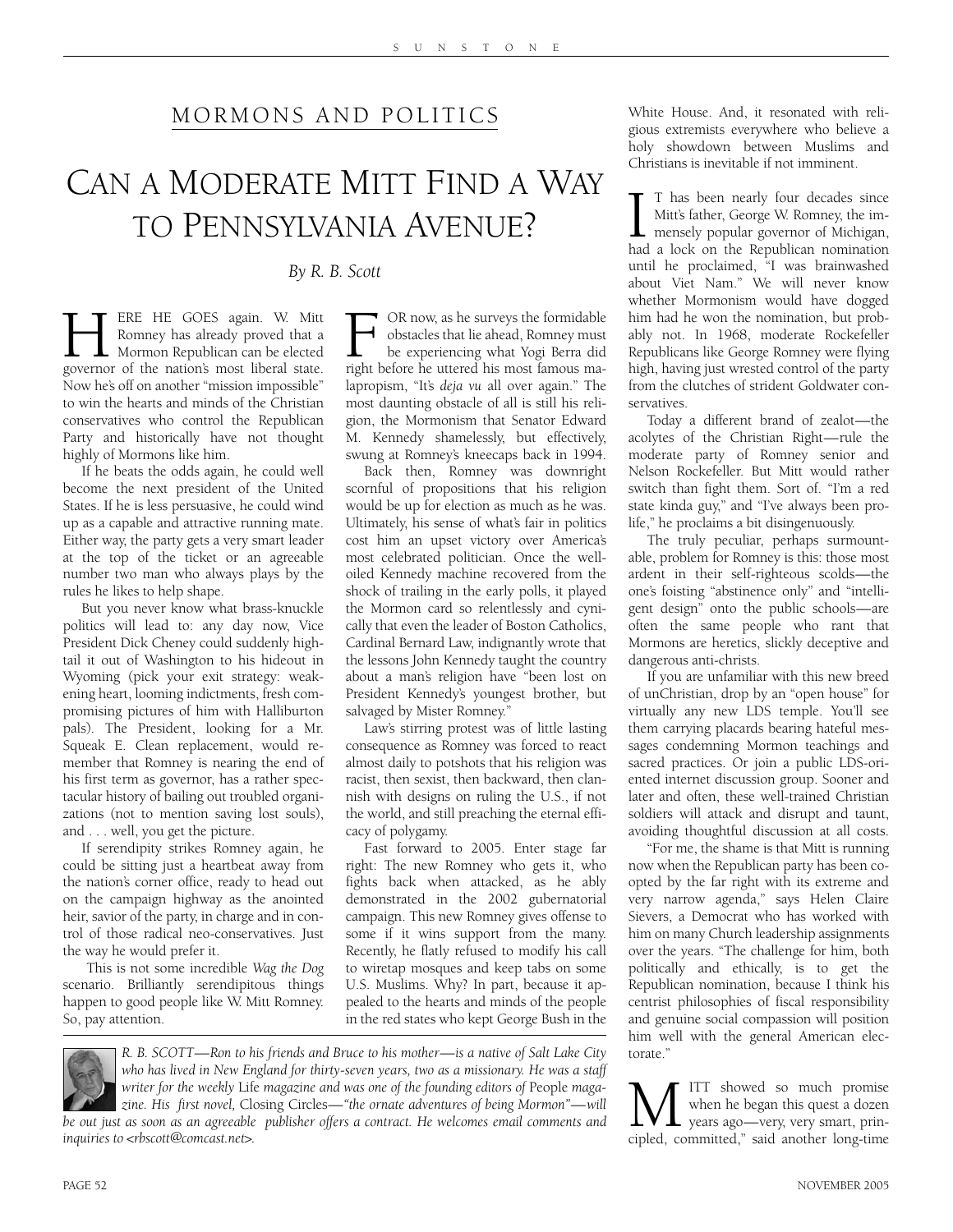admirer who would like to vote for Romney in 2008 if he "doesn't become your typical politician, willing to do whatever it takes to win the election.'

Romney's promising start included supporting the formation of the non-partisan Concord Coalition—dedicated to fostering sound social and fiscal policies—led by the late Senator Paul Tsongas, a Massachusetts senator, Democrat, and one-time presidential candidate, together with other thoughtful leaders of both political parties. Until he began focusing his sights on the White House, Romney's politics were right down the middle, drifting slightly left on social issues, veering right on fiscal policy—a freshened and appealing version of his father's politics.

As a Church leader, he was equally mod-



erate and pragmatic, even a careful change agent from time to time. Local members do not recall a single person who was excommunicated or disfellowshipped while he served as president of a stake that probably has as many religiously rococo and fiercely independent academics, writers, and thinkers as any in the Church. He eschewed using Church councils to settle ethical and financial disputes between members, encouraging them instead to press their claims in civil court.

When marital breakups beset the bishops and high councilmen who served under him, Romney refused to accept their *de rigueur* resignations because doing so would have suggested, incorrectly in his opinion, that the

Church viewed divorced members as second-class citizens.

A CCORDING to Kathleen Flake, assistant professor of American reli-<br>gious history at Vanderbilt<br>University and chronicler of Utah Senator sistant professor of American relisious history at Vanderbilt Reed Smoot's influence on the public perception of Mormonism in the early twentieth century, "while Romney does not speak for the Church, he could be considered the next key figure in a sustained, if ill-defined and uncoordinated effort to reassure America that they have nothing to fear from Mormonism. This effort is as old as Mormonism itself, but as the Church has grown, so has the need for such assurances."

The gregarious and media-savvy Mormon president Gordon B. Hinckley took to the their own, a chosen son, was poised to be a leading peacemaker in the polarizing abortion wars and the emerging, potentially equally divisive gay civil rights movement. It was not lost on them that Romney laid out his nuanced views favoring choice and civil unions while he was yet serving as stake president. Were his words harbingers of a sea change at Temple Square? Surely no sitting stake president, particularly one with Romney's sense of propriety, would publicly diverge from standard Church policies before sharing his views privately with members of theTwelve and First Presidency. Just a year or so earlier, the Church-owned Brigham Young University had terminated the contract of Cecilia Konchar Farr, a young English professor (now chair of the English department of the Catholic-run College of St. Catherine



airwaves to dampen teachings that had long rankled fundamentalist and Trinitarian Christians alike. After an interview in *Time* wherein President Hinckley cast doubt on whether Church doctrine teaches that man can become as God is, a friend asked what I made of Hinckley's and Romney's efforts to soften the sharp edges of Mormonism. I buried my tongue in my keyboard and replied: "If you listen to Mitt and [President Hinckley] long enough, you might conclude that Mormons are really just Episcopalians who wear funny underwear."

Romney's recent slide right and his aboutfaces on choice, stem cell research, same-sex civil unions, and "morning after" birth control measures may be as satisfying to some traditional Mormon and Christian conservatives as they are disappointing to believers who took pride in the refreshingly inclusive approach Romney brought to the pressing social issues of the day. In essence, he seemed eager to apply the gospel of agency—"teach them correct principles and let them govern themselves" to the process of developing responsive and fiscally responsible public policies.

AS the 1994 senatorial campaign got underway, many Latter-day Saints in Massachusetts (and elsewhere too, no doubt) were especially pleased that one of underway, many Latter-day Saints in Massachusetts (and elsewhere too, in St. Paul, Minnesota) who had espoused qualified support for "choice."

If open-minded members of the Church were pleased that Romney was willing to cautiously break new ground back in 1993, they have been stunned by his recent dramatic about-faces. They still want to believe that the unflinching, pragmatic leader who emerged in 1993 was the "Real Mitt" even if they worry that his tempered "pro-choice" endorsement then was more an expedient reaction to political reality than it was a vision borne of serious study, thoughtful reflection, and sincere prayer.

Ditto, the Church's reaction—or lack thereof. The results of a private poll conducted before Romney announced for office made it quite clear: no candidate for statewide office who opposed a woman's right to choose would ever be elected in Massachusetts. Period. The poll results were shared informally with the Brethren.

At that time, a senior LDS official close to the First Presidency said that some members of the Quorum were dismayed at Romney's position on abortion even if they understood it was consistent with the doctrine of agency. They realized it would serve no purpose to quibble—the greater good was to get him elected, to give him a fair shot at realizing the victory his father booted forty years earlier.